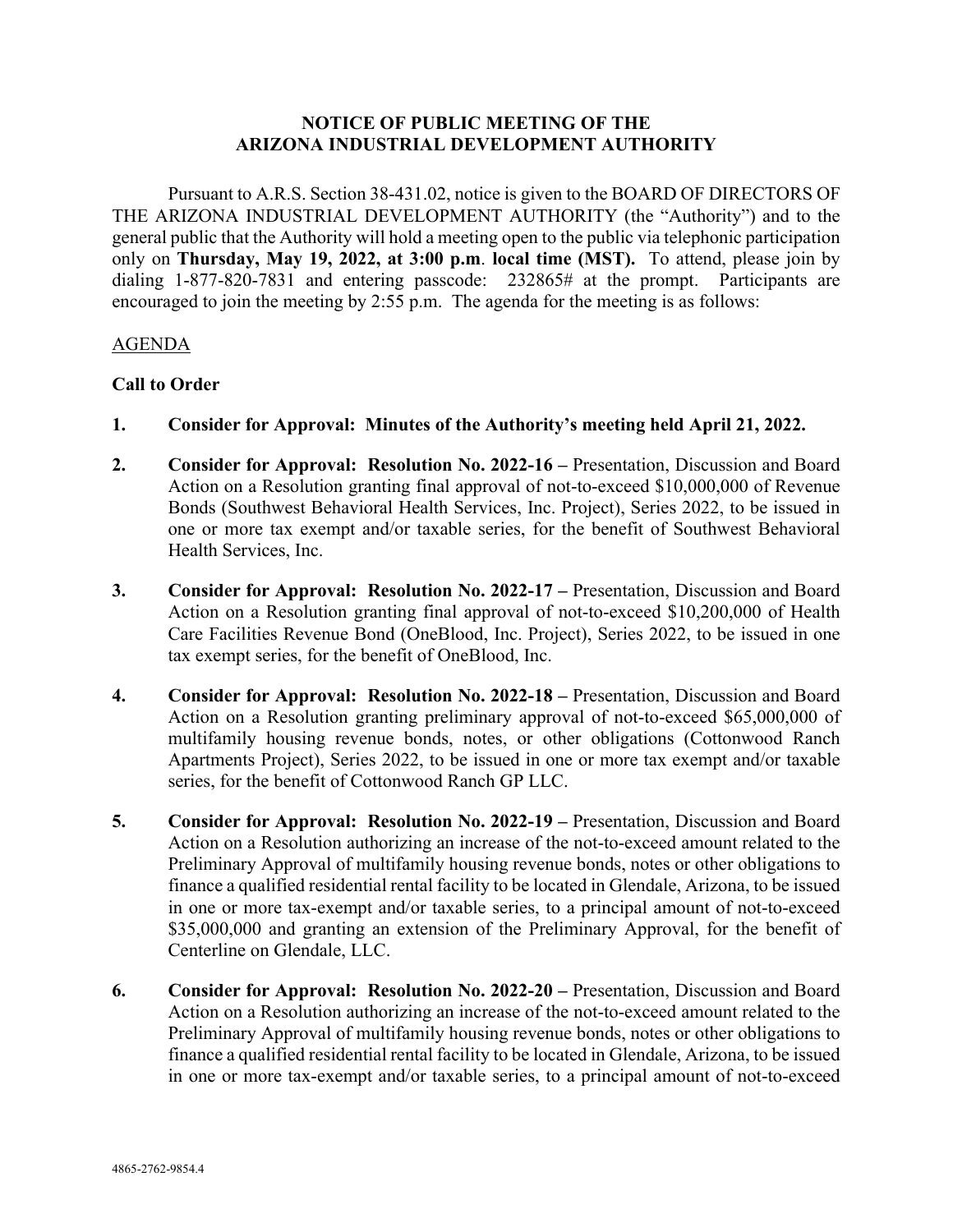\$35,000,000 and granting an extension of the Preliminary Approval, for the benefit of Centerline on Glendale Two, LLC.

- **7. Consider for Approval: Resolution No. 2022-21 –** Presentation, Discussion and Board Action on a Resolution authorizing an increase of the not-to-exceed amount related to the Preliminary Approval of multifamily housing revenue bonds, notes or other obligations to finance a qualified residential rental facility to be located in Goodyear, Arizona, to be issued in one or more tax-exempt and/or taxable series, to a principal amount of not-toexceed \$53,000,000 and granting an extension of the Preliminary Approval, for the benefit of Goodyear Leased Housing Associates II, Limited Partnership.
- **8. Consider for Approval: Resolution No. 2022-22 –** Presentation, Discussion and Board Action on a Resolution authorizing an increase of the not-to-exceed amount related to the Preliminary Approval of multifamily housing revenue bonds, notes or other obligations to finance a qualified residential rental facility to be located in Goodyear, Arizona, to be issued in one or more tax-exempt and/or taxable series, to a principal amount of not-toexceed \$77,000,000 and granting an extension of the Preliminary Approval, for the benefit of Goodyear Leased Housing Associates I, Limited Partnership.
- **9. HOME Plus Program Update**: Presentation by the Program Manager and Executive Director regarding the current status of the Authority's HOME Plus down payment assistance program production and funding.
- **10. Consider for Approval: Resolution No. 2022-23 –** Presentation, Discussion and Board Action on a Resolution approving Amended and Restated Articles of Incorporation and Amended and Restated Bylaws of the Authority.
- **11. Call to the Public**: This is the time for the public to comment. Members of the Authority's board of directors may not discuss items that are not on the agenda. Therefore, action taken as a result of public comment will be limited to directing staff or counsel to study the matter or scheduling the matter for further consideration and decision at a later date.

# **12. Announcements**

# **Adjournment**